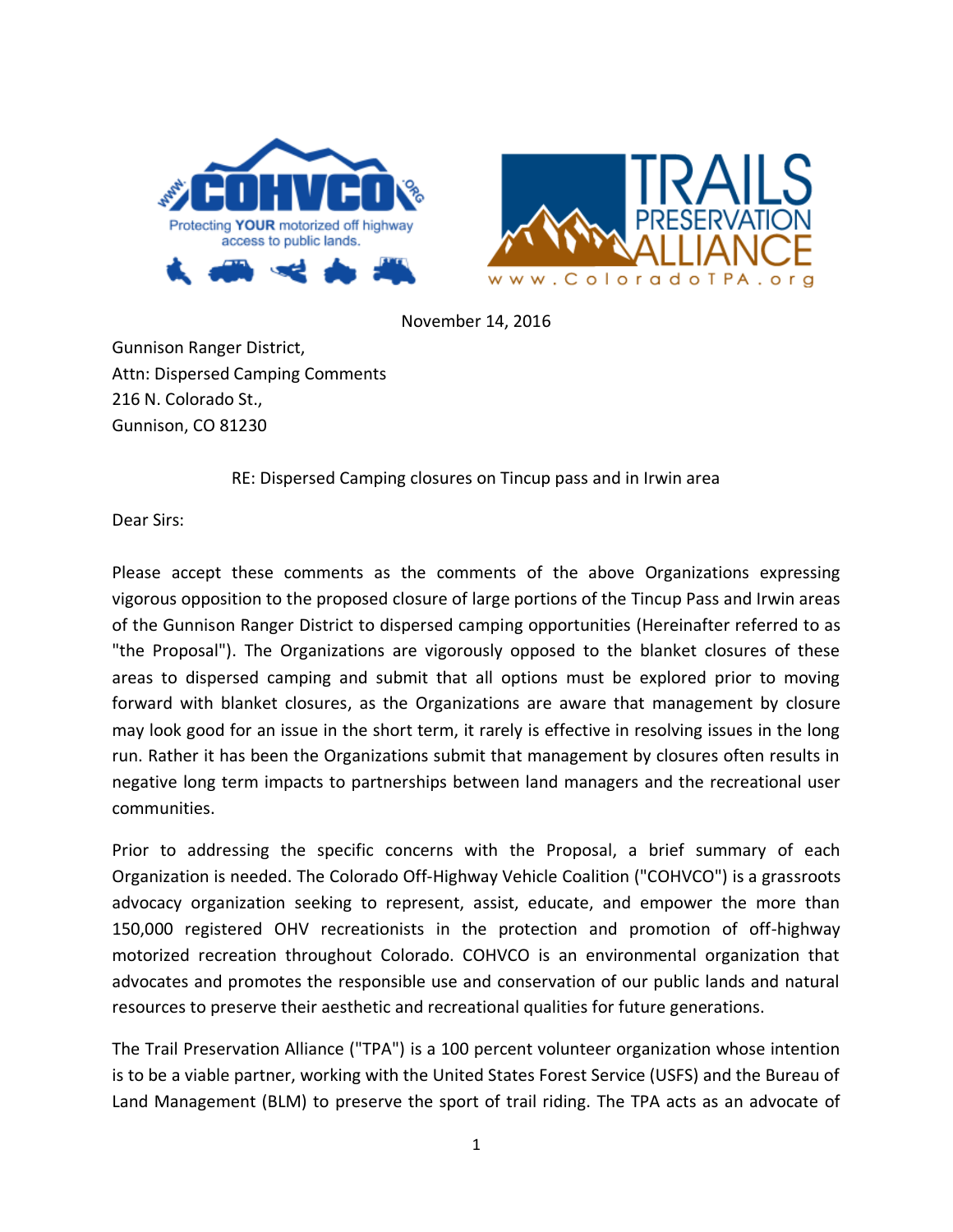the sport and takes the necessary action to insure that the USFS and BLM allocate to trail riding a fair and equitable percentage of access to public lands. For purposes of this document, Colorado Off-Highway Vehicle Coalition and the Trail Preservation Alliance will be referred to as "the Organizations" in this document.

First, the Organizations submit that dispersed camping opportunities are an important component of the high quality recreational opportunities that are synonymous with Tin Cup Pass and the Taylor Park area for a wide range of user groups. Many users strongly prefer the dispersed camping opportunities that are provided on USFS lands over the more intensive camping opportunities provided by private camping sites. They simply want to get away from the hustle and bustle of daily life and are willing to use a generator and carry water for their dispersed camping opportunities to avoid more intensive camping experiences where basic services might be provided. Preserving these high quality recreational opportunities must be the first priority in development of a management plan for the area.

Closures of large areas to all camping simply does not provide protection of these highly valued opportunities or resources in the long term. The closures simply will never stop people seeking to avoid the hustle and bustle of the Front Range every weekend by seeking recreational opportunities on the Urban Interface Forests. Experience has already taught that when an area is closed the recreational users simply move to other areas and they don't stay home. The Organizations are very concerned that we might be having a similar discussion about closing of areas where dispersed camping has moved to after implementation of the closure in the Proposal.

The Organizations are also very concerned that the immediate loss of these opportunities sends the wrong message to the recreational community who have partnered with land managers for extended periods of time to proactively address a wide range of management issues on the GMUG. The Organizations are aware that this partnership has provided hundreds of thousands of dollars in funding directly to land managers on the GMUG in order to provide basic services to all recreational users under the basis that such a partnership was the most effective manner to avoid management by closure type situations. These types of partnerships are only effective when both sides commit to resolving issues in a collaborative manner and work hard to avoid management by closure. Given that management by closure appears to be the first step in addressing dispersed camping in the Proposal area, the Organizations must express serious concerns about the basic direction of the partnership that has proven so effective in addressing a wide range of issues on the GMUG.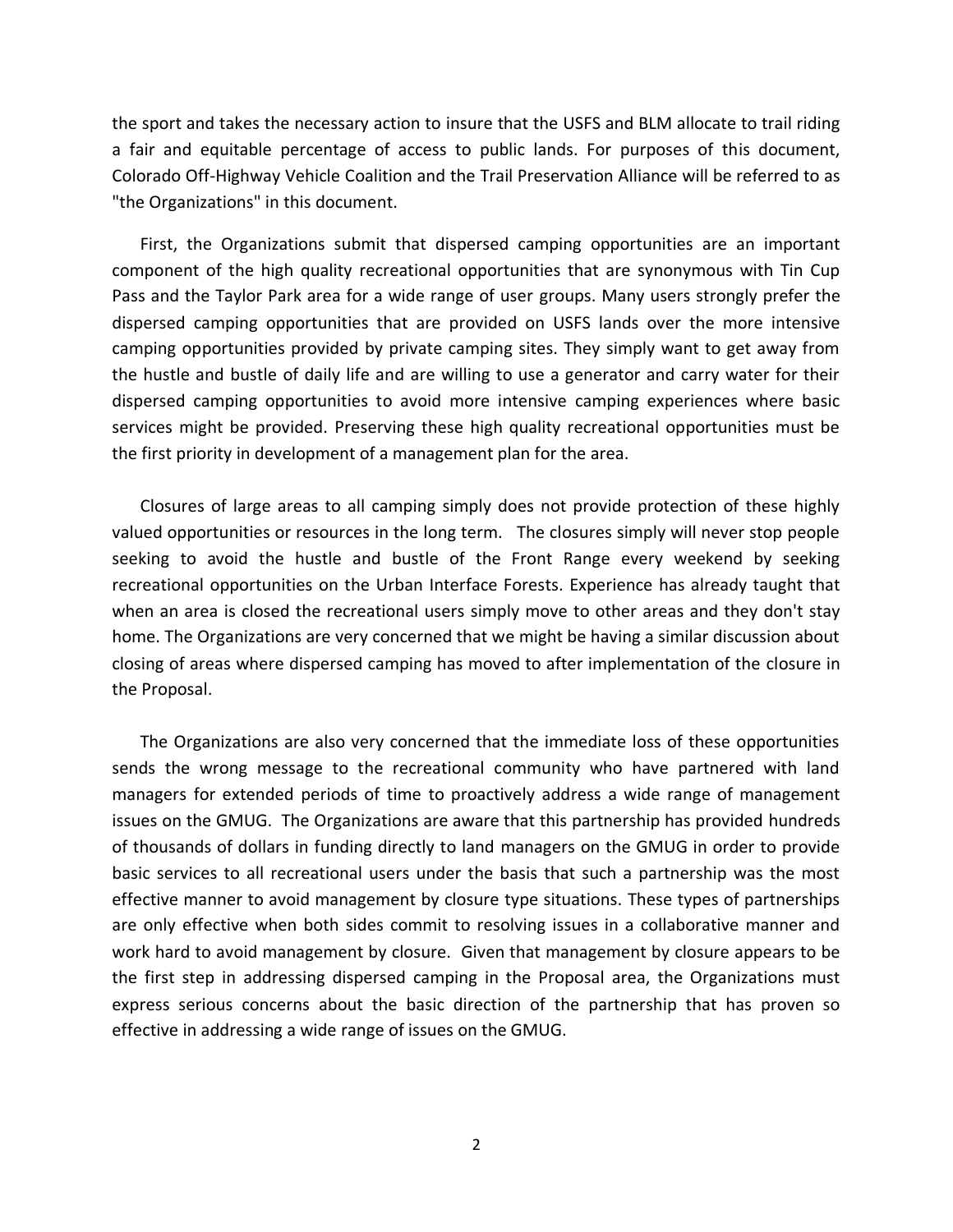## **The Badger Flats Project provides a great example of management that still provides high quality sustainable camping opportunities.**

The Organizations are aware that the visitation to the Tin Cup and Irwin areas has significantly increased over recent years due to the proximity of the areas to large population centers such as Colorado Springs. These increased population pressures have impacted the ability to provide unmanaged dispersed camping opportunities in many other locations, such as in the Badger Flats area of the South Park Ranger District.<sup>1</sup> The Organizations believe that the management direction, mainly site specific analysis and moving to designated dispersed camping sites applied in the Badger Flats area must be explored in the Proposal as it represents a viable alternative to complete closure of these areas. When the issues facing the two areas are compared, the list of management challenges are almost a mirror image of each other.

There can be no argument that the current situation and lack of camping management is creating site specific resource impacts on the Proposal areas. It is also without contest that extensive opportunities are available in areas where resources are **not** negatively impacting resources and these areas represent viable resources designation of camping sites along routes in the Tin Cup Pass area. The Organizations are also aware that many sites could be subject to minimal maintenance and educational efforts for users and public access to the site could be continued. The Organizations submit these opportunities must be fully utilized in the designation of camping sites. The Organizations would note that the Badger Flats proposal has been partially funded with CPW OHV grants in order to inventory the areas and develop a plan that designates sites where resources are not impacted and to provide maintenance of these designated sites moving forward.

## **Any opportunities that might be lost due to closures of dispersed camping should be replaced with designated sights in the area as there currently is a shortage of camping opportunities in the area.**

The Organizations vigorously assert that any camping opportunities that are lost on the Tincup/Irwin areas must be replaced with dispersed camping opportunities within the planning area. The Organizations are aware that levels of recreation have increased in the Proposal area as a result of its proximity to major population centers. These impacts have been compounded by the complete closures of other locations that had previously provided dispersed camping opportunities to the public in the vicinity of the planning area. The Organizations submit that such increases on the opportunities provided by sites in the Proposal, as a result of the closures

 $\overline{\phantom{a}}$ 

 $1$  The documentation regarding the Badger Flats proposal are far too extensive to include in these comments but can be accessed at *http://www.fs.usda.gov/project/?project=48069*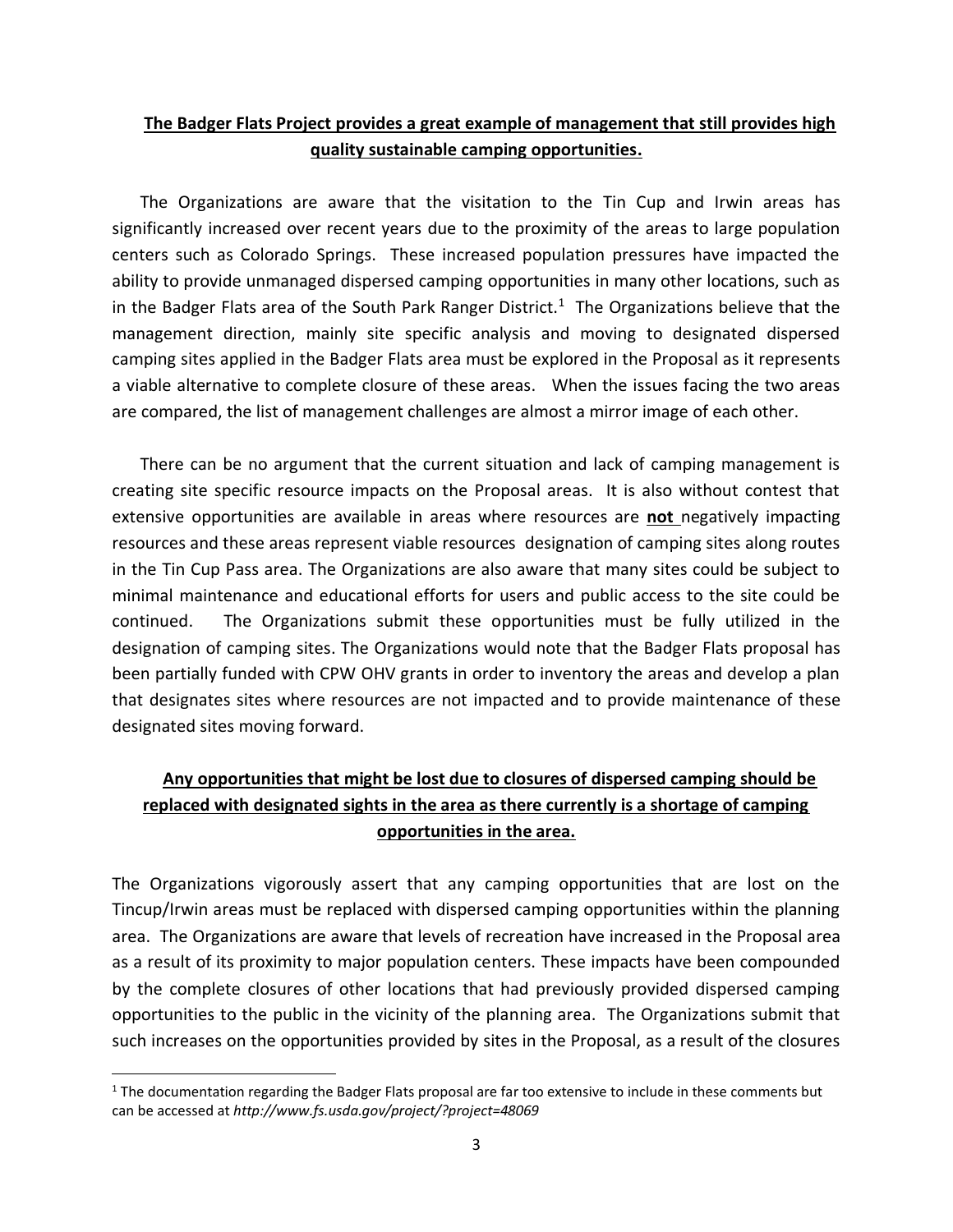in other locations is proof that the management by closure policy being applied in the Proposal area simply does not work. The Organizations submit that land managers should develop a plan for sustainable opportunities in the Proposal area rather than push usage to other areas, that are not equipped to provide opportunities, which will result in further resource impacts and the long term closure of the areas where usage is pushed too. This is simply unacceptable to the Organizations because opportunities are lost and resources are impacted.

## **Educational materials should be developed to mitigate impacts and preserve access.**

The Organizations welcome the references in the scoping notice regarding the development of educational materials as part of the Proposal. The Organizations submit that educational materials are simply not being correctly directed under the Proposal. Rather than educate the public regarding lost opportunities, the Organizations submit that educational resources should be directed towards use of designated sites in the area and other areas where designated camping sites can be found. Moving the public to other areas where unmanaged camping opportunities are provided will not provide a long term management solution to the dispersed camping usage. The Organizations vigorously submit that the public wants to do the right thing on public lands and when they are informed of what the right thing is the public will overwhelmingly comply with those educational materials.

## **Conclusion.**

The above Organizations are expressing vigorous opposition to the proposed closure of large portions of the Tincup Pass and Irwin areas of the Gunnison Ranger District to dispersed camping opportunities in these comments. The Organizations are vigorously opposed to the blanket closures of these areas to dispersed camping and submit that all options must be explored prior to moving forward with blanket closures, as the Organizations are aware that management by closure may look good for an issue in the short term, it rarely is effective in resolving issues in the long run. Rather it has been the Organizations submit that management by closures often results in negative long term impacts to partnerships between land managers and the recreational user communities. Rather than manage by closure, the Organizations vigorously assert that the management planning exemplified in the Badger Flats area must be explored as an alternative to the current proposal, as the Badger Flats model provides better recreational opportunities and far better resource protections in the long run.

Please feel free to contact Scott Jones at 518-281-5810 or via email at [scott.jones46@yahoo.com](mailto:scott.jones46@yahoo.com) or traditional mail at 508 Ashford Drive, Longmont CO 80504 if you